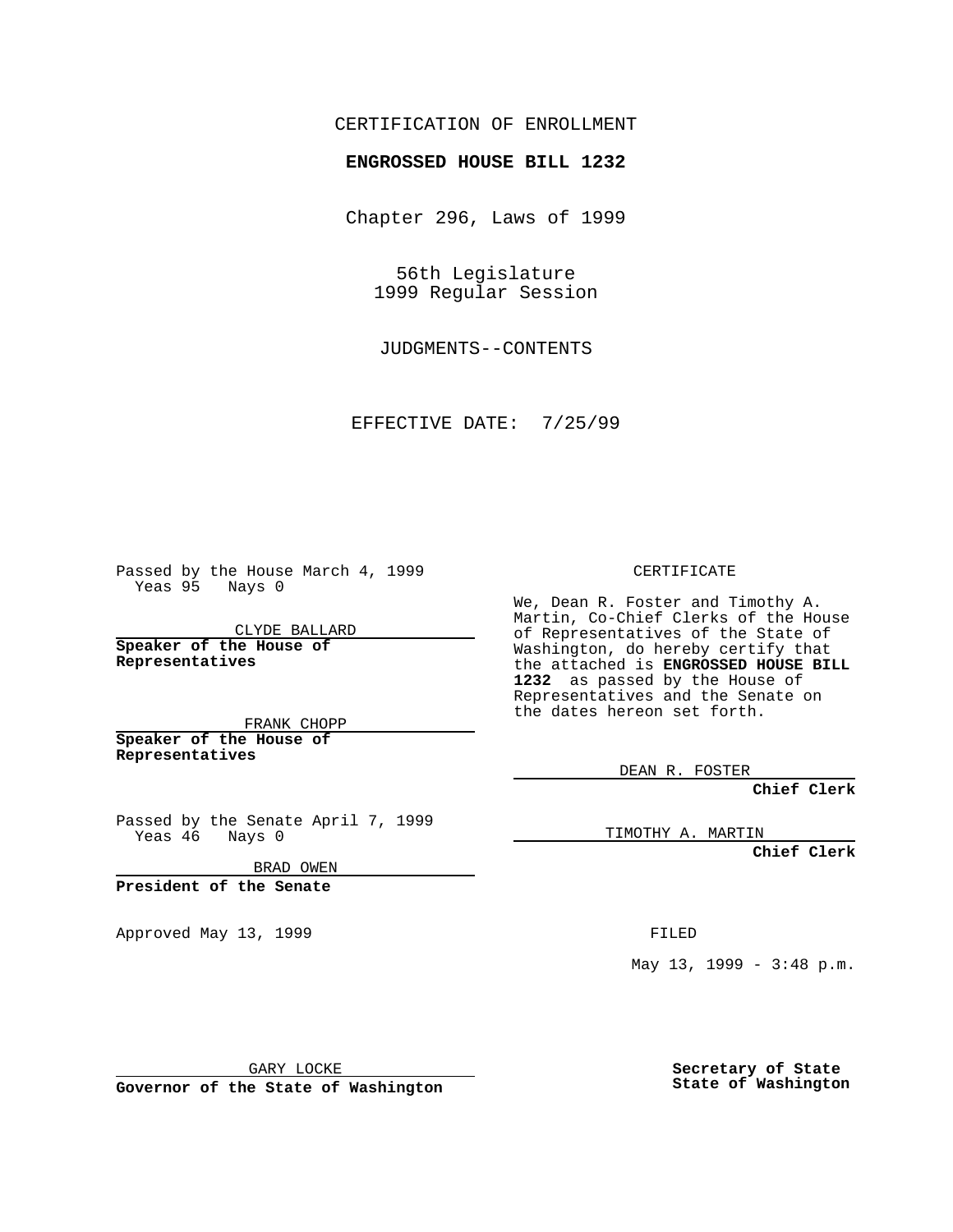## **ENGROSSED HOUSE BILL 1232** \_\_\_\_\_\_\_\_\_\_\_\_\_\_\_\_\_\_\_\_\_\_\_\_\_\_\_\_\_\_\_\_\_\_\_\_\_\_\_\_\_\_\_\_\_\_\_

\_\_\_\_\_\_\_\_\_\_\_\_\_\_\_\_\_\_\_\_\_\_\_\_\_\_\_\_\_\_\_\_\_\_\_\_\_\_\_\_\_\_\_\_\_\_\_

**State of Washington 56th Legislature 1999 Regular Session By** Representatives Sheahan, Constantine, McDonald and Scott Read first time 01/19/1999. Referred to Committee on Judiciary.

 AN ACT Relating to judgments; and amending RCW 4.64.030 and 46.29.270.

BE IT ENACTED BY THE LEGISLATURE OF THE STATE OF WASHINGTON:

 **Sec. 1.** RCW 4.64.030 and 1997 c 358 s 5 are each amended to read as follows:

 (1) The clerk shall enter all judgments in the execution docket, subject to the direction of the court and shall specify clearly the amount to be recovered, the relief granted, or other determination of the action.

 $(2)(a)$  On the first page of each judgment which provides for the payment of money, including judgments in rem, mandates of judgments, and judgments on garnishments, the following shall be succinctly summarized: The judgment creditor and the name of his or her attorney, the judgment debtor, the amount of the judgment, the interest owed to the date of the judgment, and the total of the taxable costs and attorney fees, if known at the time of the entry of the judgment.

 (b) If the judgment provides for the award of any right, title, or 18 interest in real property, the first page must also include an 19 abbreviated legal description of the property in which the right,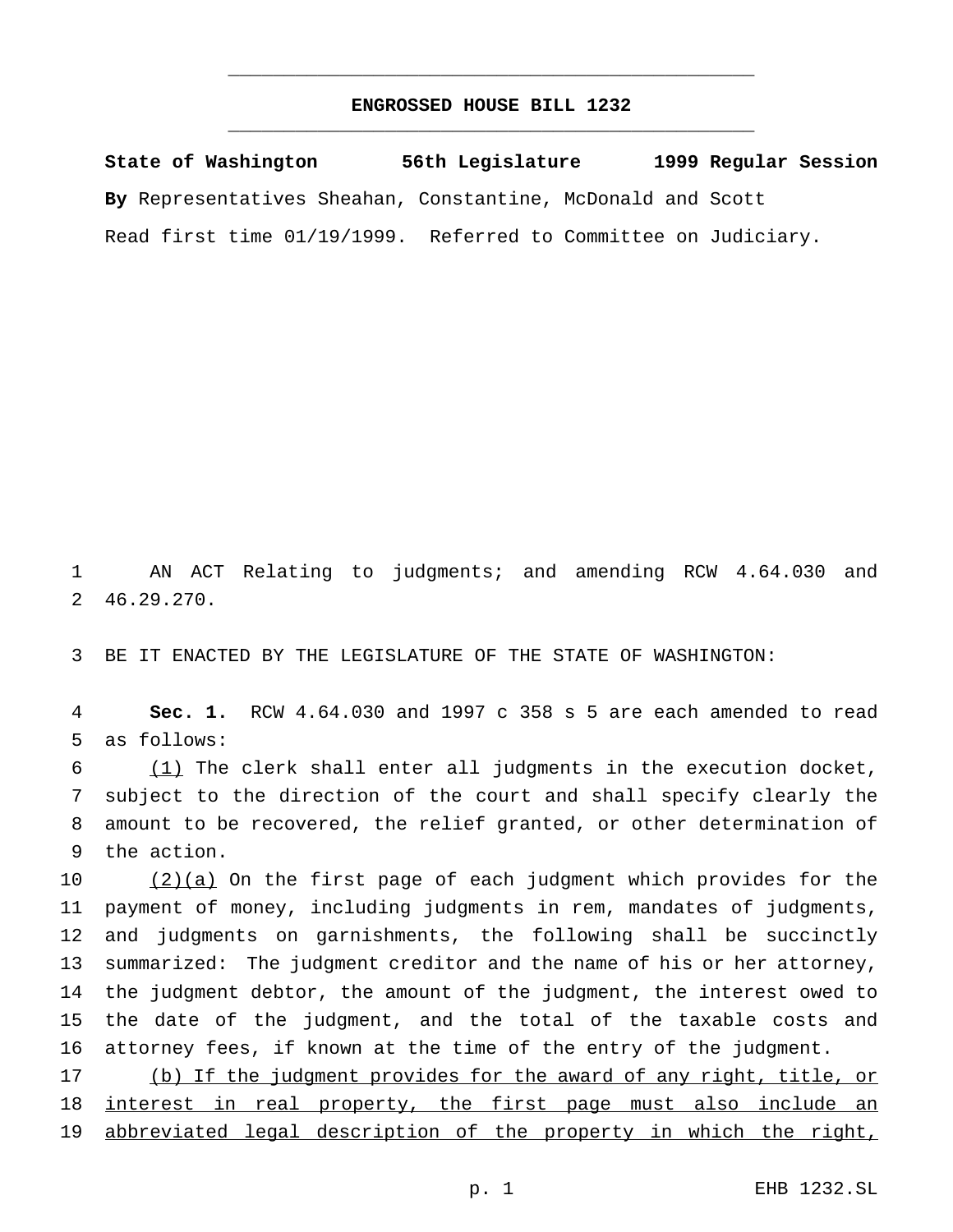title, or interest was awarded by the judgment, including lot, block, plat, or section, township, and range, and reference to the judgment 3 page number where the full legal description is included, if 4 applicable; and the assessor's property tax parcel or account number, consistent with RCW 65.04.045(1) (f) and (g).

 (c) If the judgment provides for damages arising from the ownership, maintenance, or use of a motor vehicle as specified in RCW 8 46.29.270, the first page of the judgment summary must clearly state that the judgment is awarded pursuant to RCW 46.29.270 and that the 10 clerk must give notice to the department of licensing as outlined in RCW 46.29.310.

12 (3) If the attorney fees and costs are not included in the judgment, they shall be summarized in the cost bill when filed. The clerk may not enter a judgment, and a judgment does not take effect, until the judgment has a summary in compliance with this section. The clerk is not liable for an incorrect summary.

 **Sec. 2.** RCW 46.29.270 and 1963 c 169 s 27 are each amended to read as follows:

 The following words and phrases when used in this chapter shall, for the purpose of this chapter, have the meanings respectively ascribed to them in this section.

 (1) The term "judgment" shall mean: Any judgment which shall have become final by expiration without appeal of the time within which an appeal might have been perfected, or by final affirmation on appeal, rendered by a court of competent jurisdiction of any state or of the United States, upon a cause of action arising out of the ownership, maintenance or use of any vehicle of a type subject to registration under the laws of this state, for damages, including damages for care and loss of services, because of bodily injury to or death of any person, or for damages because of injury to or destruction of property, including the loss of use thereof, or upon a cause of action on an 32 agreement of settlement for such damages. The first page of a judgment 33 must include a judgment summary that states damages are awarded under this section and the clerk of the court must give notice as outlined in

RCW 46.29.310.

 (2) The term "state" shall mean: Any state, territory, or possession of the United States, the District of Columbia, or any province of the Dominion of Canada.